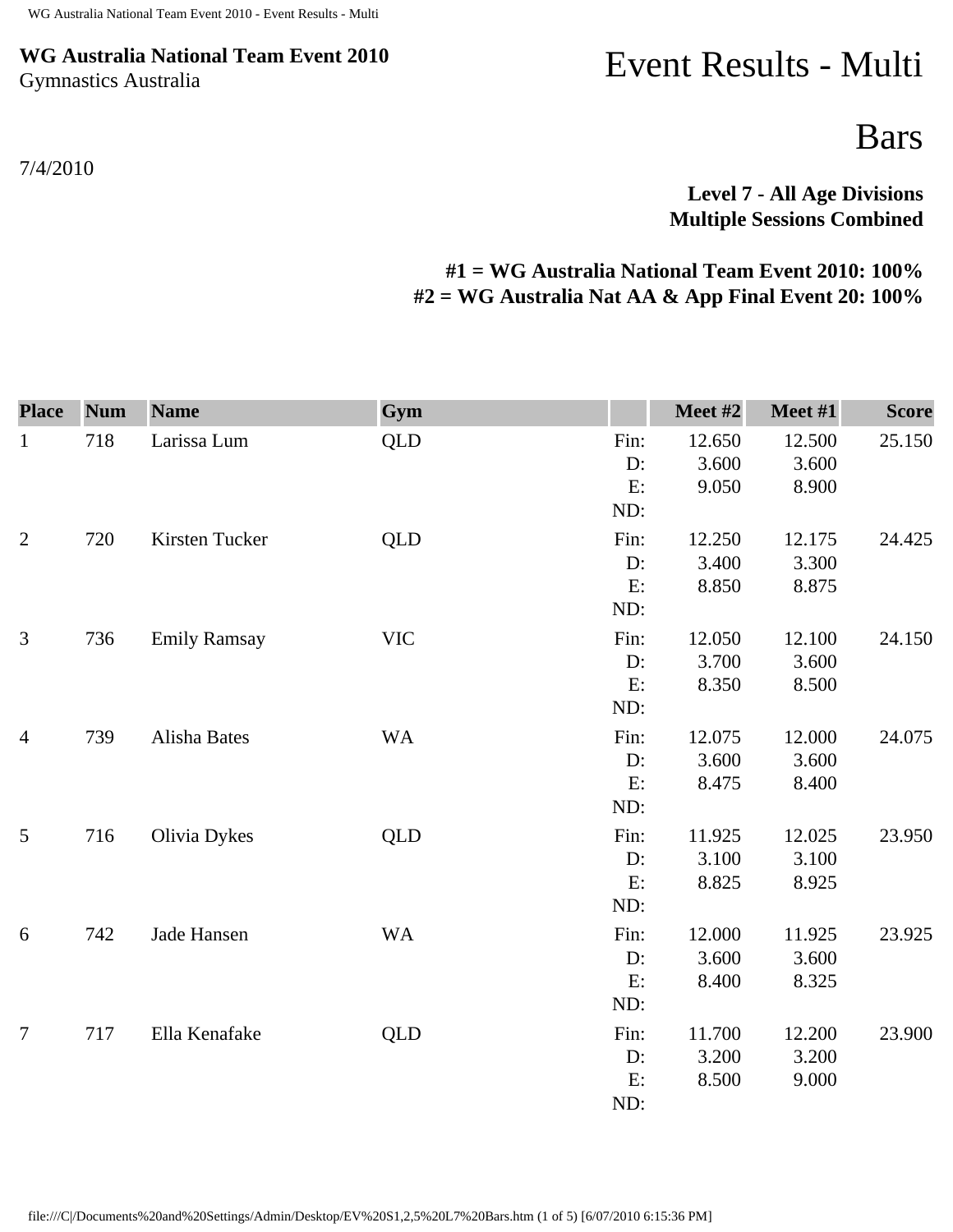| $8\,$ | 733 | Morgan Baum              | <b>VIC</b> | Fin:<br>D:<br>E:<br>ND:    | 11.950<br>3.200<br>8.750 | 11.750<br>3.200<br>8.550 | 23.700 |
|-------|-----|--------------------------|------------|----------------------------|--------------------------|--------------------------|--------|
| 9     | 721 | Bianca Wardell           | <b>QLD</b> | Fin:<br>$D$ :<br>E:<br>ND: | 12.025<br>3.800<br>8.225 | 11.300<br>3.800<br>7.500 | 23.325 |
| 10    | 708 | Saskia Anderson          | <b>NSW</b> | Fin:<br>D:<br>E:<br>ND:    | 10.725<br>3.900<br>6.825 | 12.575<br>4.300<br>8.275 | 23.300 |
| 11    | 734 | <b>Christie Donaghey</b> | <b>VIC</b> | Fin:<br>D:<br>E:<br>ND:    | 11.550<br>3.100<br>8.450 | 11.625<br>3.100<br>8.525 | 23.175 |
| 12    | 709 | Jade Barbar              | <b>NSW</b> | Fin:<br>D:<br>E:<br>ND:    | 12.100<br>3.800<br>8.300 | 11.050<br>4.000<br>7.050 | 23.150 |
| 13    | 743 | Chloe Hillier            | <b>WA</b>  | Fin:<br>D:<br>E:<br>ND:    | 11.625<br>3.100<br>8.525 | 11.375<br>3.100<br>8.275 | 23.000 |
| 14    | 726 | Coby Mitchell            | <b>SA</b>  | Fin:<br>D:<br>E:<br>ND:    | 11.350<br>3.300<br>8.050 | 11.225<br>3.300<br>7.925 | 22.575 |
| 15    | 710 | Katelyn Mills            | <b>NSW</b> | Fin:<br>D:<br>E:<br>ND:    | 11.000<br>3.500<br>7.500 | 10.975<br>3.300<br>7.675 | 21.975 |
| 16    | 719 | Leah Nelson              | QLD        | Fin:<br>$D$ :<br>E:<br>ND: | 11.250<br>3.200<br>8.050 | 10.675<br>3.100<br>7.575 | 21.925 |
| 17    | 738 | Victoria Vatsilas        | <b>VIC</b> | Fin:<br>D:<br>E:<br>ND:    | 10.425<br>3.100<br>7.325 | 11.375<br>3.100<br>8.275 | 21.800 |
| 18    | 706 | Claudia Frankham         | ACT        | Fin:<br>$D$ :<br>E:<br>ND: | 10.700<br>3.200<br>7.500 | 10.950<br>3.000<br>7.950 | 21.650 |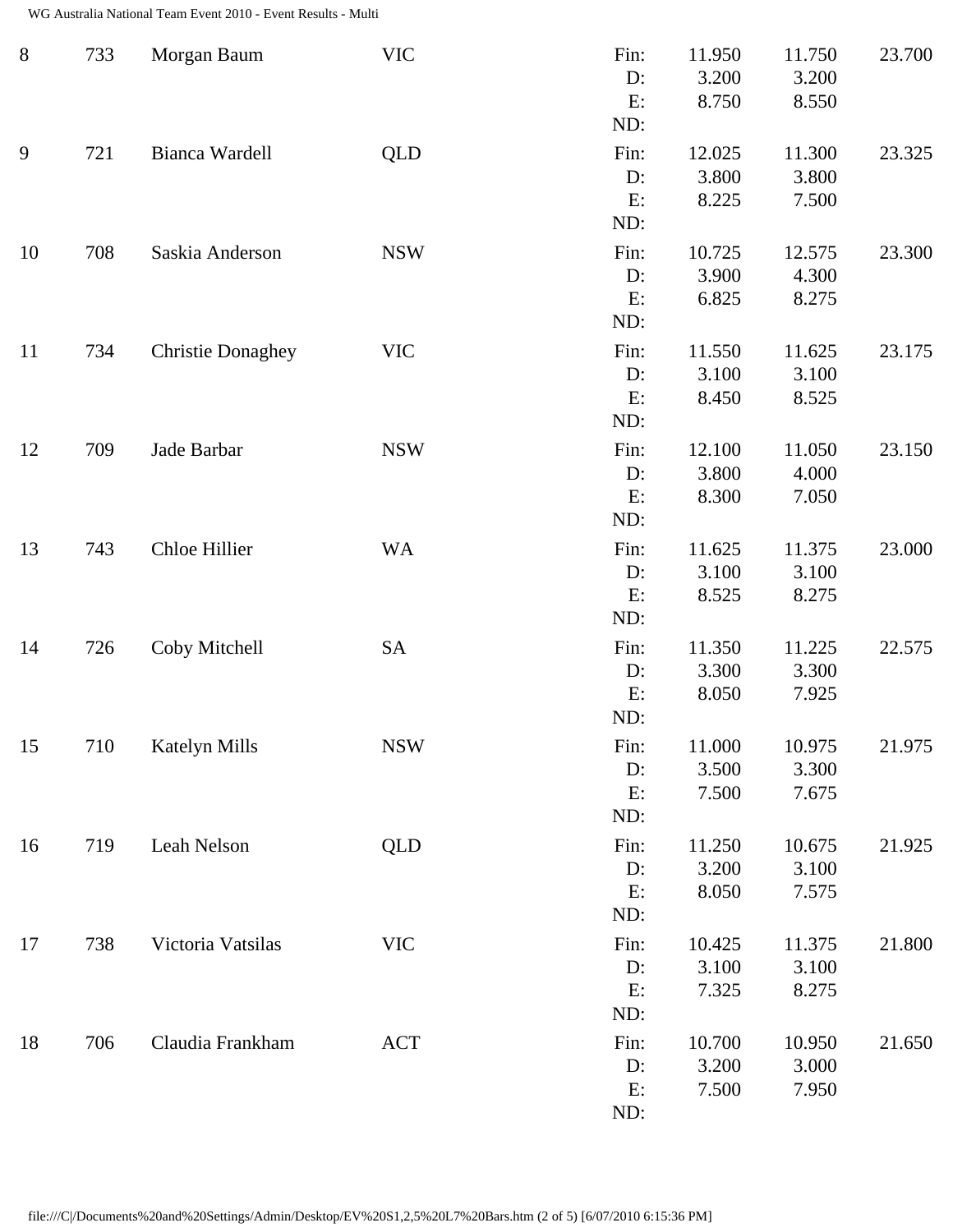| 19     | 711 | <b>Serena Pesterey</b> | <b>NSW</b> | Fin:<br>D:<br>E:<br>ND:    | 11.550<br>3.000<br>8.550 | 10.075<br>2.400<br>7.675 | 21.625 |
|--------|-----|------------------------|------------|----------------------------|--------------------------|--------------------------|--------|
| 20     | 744 | Lauren O'Brien         | <b>WA</b>  | Fin:<br>$D$ :<br>E:<br>ND: | 10.850<br>3.300<br>7.550 | 10.400<br>3.100<br>7.300 | 21.250 |
| 21     | 722 | Amanda Agostinelli     | <b>SA</b>  | Fin:<br>D:<br>E:<br>ND:    | 10.525<br>2.500<br>8.025 | 10.525<br>2.500<br>8.025 | 21.050 |
| 22     | 724 | Reanna Eglinton        | <b>SA</b>  | Fin:<br>$D$ :<br>E:<br>ND: | 10.850<br>2.900<br>7.950 | 10.100<br>2.900<br>7.200 | 20.950 |
| 23T    | 730 | Rosa Miller            | <b>TAS</b> | Fin:<br>D:<br>E:<br>ND:    | 10.425<br>2.200<br>8.225 | 10.275<br>2.200<br>8.075 | 20.700 |
| 23T    | 704 | Gemma Fallon           | <b>ACT</b> | Fin:<br>D:<br>E:<br>ND:    | 10.725<br>3.300<br>7.425 | 9.975<br>3.000<br>6.975  | 20.700 |
| 23T    | 741 | Jessica Greene         | <b>WA</b>  | Fin:<br>$D$ :<br>E:<br>ND: | 10.375<br>3.200<br>7.175 | 10.325<br>3.000<br>7.325 | 20.700 |
| $26\,$ | 713 | Piper Weeding          | <b>NSW</b> | Fin:<br>D:<br>E:<br>ND:    | 10.050<br>3.400<br>6.650 | 10.600<br>3.400<br>7.200 | 20.650 |
| 27     | 707 | Teaghan Hogg           | ACT        | Fin:<br>$D$ :<br>E:<br>ND: | 11.125<br>3.100<br>8.025 | 9.350<br>3.100<br>6.250  | 20.475 |
| 28     | 735 | Indya Kirby            | <b>VIC</b> | Fin:<br>$D$ :<br>E:<br>ND: | 11.325<br>3.200<br>8.125 | 9.100<br>3.200<br>5.900  | 20.425 |
| 29     | 712 | Jessica Stanton        | <b>NSW</b> | Fin:<br>D:<br>E:<br>ND:    | 9.250<br>2.700<br>6.550  | 11.050<br>3.500<br>7.550 | 20.300 |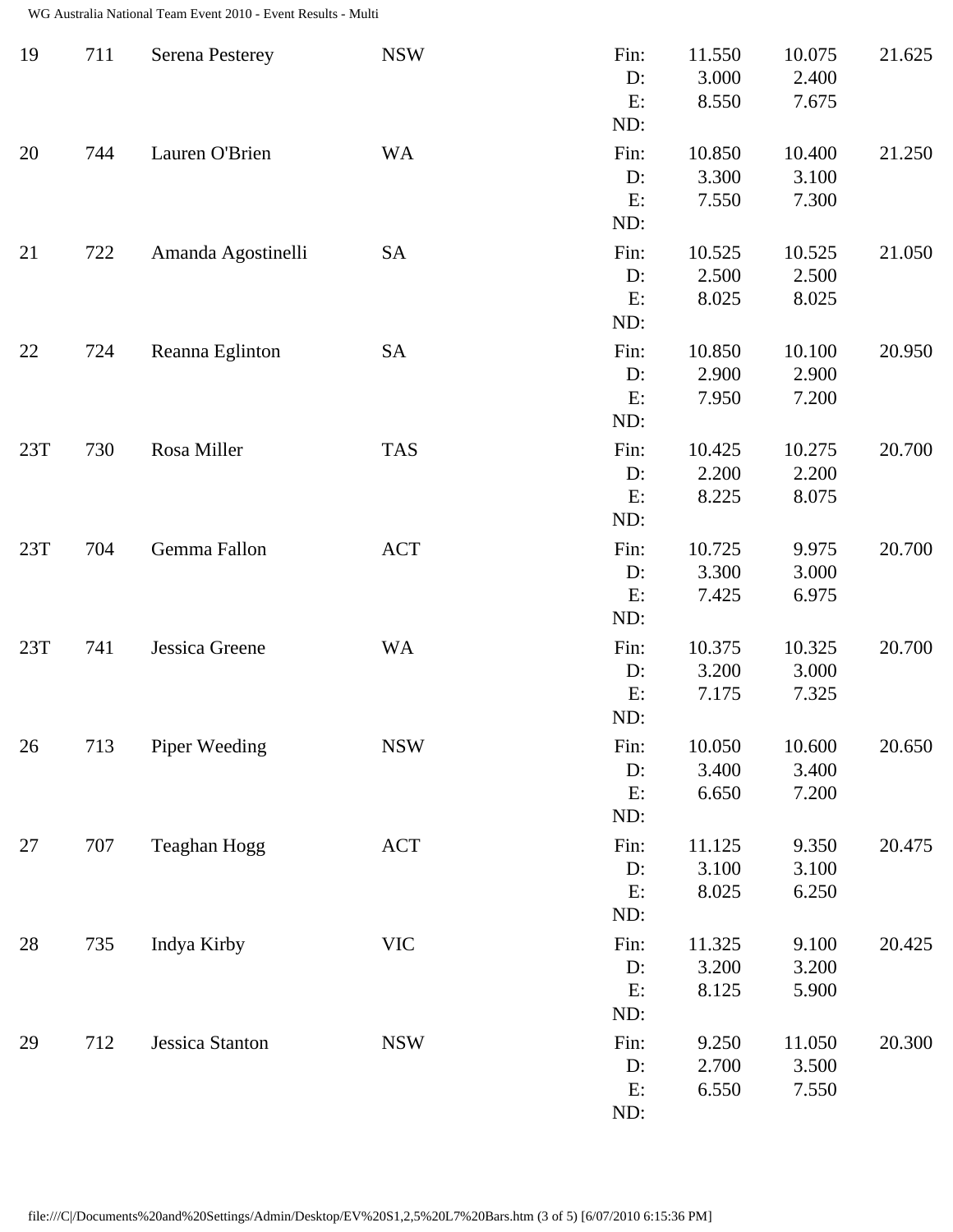| 30    | 727 | Alexa Mondello    | <b>SA</b>  | Fin:<br>D:<br>E:<br>ND:    | 10.225<br>2.400<br>7.825 | 9.950<br>2.400<br>7.550  | 20.175 |
|-------|-----|-------------------|------------|----------------------------|--------------------------|--------------------------|--------|
| 31    | 731 | Georgina Osborn   | <b>TAS</b> | Fin:<br>D:<br>E:<br>ND:    | 9.775<br>2.300<br>7.475  | 10.375<br>2.300<br>8.075 | 20.150 |
| 32    | 740 | Samantha Georgeff | <b>WA</b>  | Fin:<br>D:<br>E:<br>ND:    | 7.950<br>2.300<br>5.650  | 11.375<br>3.000<br>8.375 | 19.325 |
| 33    | 737 | Belinda Unwin     | <b>VIC</b> | Fin:<br>D:<br>E:<br>ND:    | 0.000<br>0.000<br>0.000  | 11.750<br>2.900<br>8.850 | 11.750 |
| 34    | 705 | Kathryn Finlayson | <b>ACT</b> | Fin:<br>D:<br>E:<br>ND:    | 0.000<br>0.000<br>0.000  | 10.600<br>2.300<br>8.300 | 10.600 |
| 35T   | 729 | Sarah Kaica       | <b>TAS</b> | Fin:<br>D:<br>E:<br>ND:    | 0.000<br>0.000<br>0.000  | 10.350<br>2.200<br>8.150 | 10.350 |
| 35T   | 725 | Mikaela Lange     | <b>SA</b>  | Fin:<br>D:<br>E:<br>ND:    | 0.000<br>0.000<br>0.000  | 10.350<br>3.000<br>7.350 | 10.350 |
| 37T   | 723 | Lauren Andris     | SA         | Fin:<br>D:<br>E:<br>ND:    | 0.000<br>0.000<br>0.000  | 10.250<br>2.400<br>7.850 | 10.250 |
| $37T$ | 728 | Hannah Doody      | <b>TAS</b> | Fin:<br>$D$ :<br>E:<br>ND: | 0.000<br>0.000<br>0.000  | 10.250<br>2.200<br>8.050 | 10.250 |
| 39T   | 732 | Jessica Tanner    | <b>TAS</b> | Fin:<br>D:<br>E:<br>ND:    | 0.000<br>0.000<br>0.000  | 10.225<br>2.200<br>8.025 | 10.225 |
| 39T   | 703 | Joanna De Souza   | <b>ACT</b> | Fin:<br>D:<br>E:<br>ND:    | 0.000<br>0.000<br>0.000  | 10.225<br>2.400<br>7.825 | 10.225 |